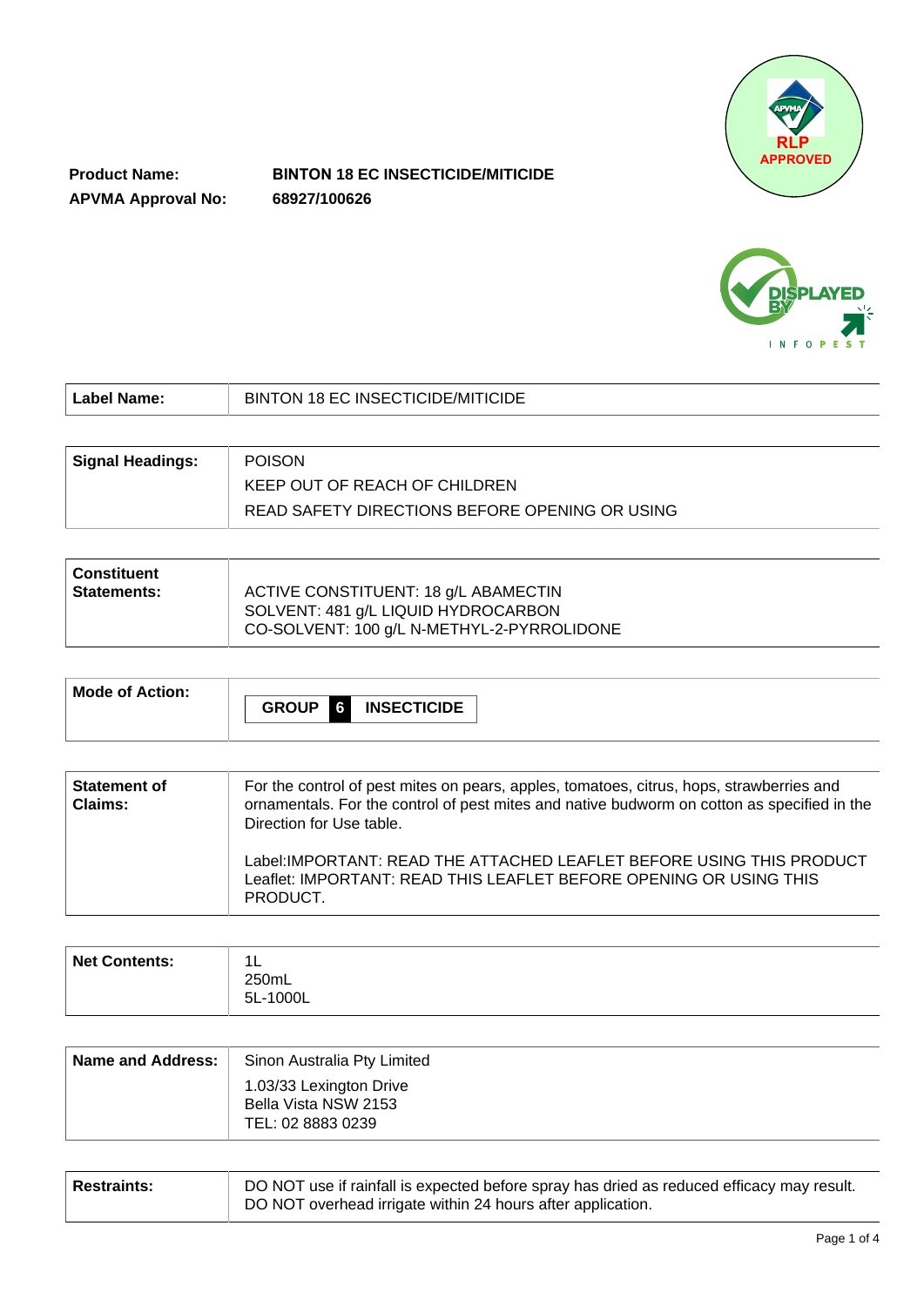| <b>Directions for Use:</b> |  |
|----------------------------|--|
|                            |  |
|                            |  |

| Withholidng<br>Periods: | WITHHOLDING PERIOD:<br>COTTON: DO NOT HARVEST FOR 20 DAYS AFTER APPLICATION. DO NOT GRAZE<br>CUT FOR STOCK FOOD FOR 20 DAYS AFTER APPLICATION. |
|-------------------------|------------------------------------------------------------------------------------------------------------------------------------------------|
|                         | APPLES, PEARS: DO NOT HARVEST FOR 14 DAYS AFTER APPLICATION.<br>DO NOT FEED TREATED PRODUCE TO LIVESTOCK FOR 14 DAYS AFTER<br>APPLICATION.     |
|                         | CITRUS: DO NOT HARVEST FOR 7 DAYS AFTER APPLICATION.                                                                                           |
|                         | HOPS: DO NOT HARVEST, GRAZE OR CUT FOR STOCKFOOD FOR 4 WEEKS AFTER<br>APPLICATION.                                                             |
|                         | STRAWBERRIES, TOMATOES: DO NOT HARVEST FOR 3 DAYS AFTER<br>APPLICATION.<br>DO NOT FEED TREATED PRODUCE TO LIVESTOCK FOR 3 DAYS AFTER           |
|                         | APPLICATION.<br>ORNAMENTALS: DO NOT CUT OR GRAZE FOR STOCK FOOD.                                                                               |
|                         |                                                                                                                                                |

| in the country of the U.S.<br>. . |  |
|-----------------------------------|--|

| General<br>Instructions: |  |
|--------------------------|--|
|                          |  |

| <b>Resistance</b><br><b>Warning:</b> | INSECTICIDE RESISTANCE WARNING<br><b>GROUP 6 INSECTICIDE</b>                                                                                                                                                                                                                                                                                                                                                                                                                                                                                                                                                                                                                                                                                                                                                                                                                                                                                                                                                                                                                                                                                                                                                                                                                                                                                              |  |  |  |
|--------------------------------------|-----------------------------------------------------------------------------------------------------------------------------------------------------------------------------------------------------------------------------------------------------------------------------------------------------------------------------------------------------------------------------------------------------------------------------------------------------------------------------------------------------------------------------------------------------------------------------------------------------------------------------------------------------------------------------------------------------------------------------------------------------------------------------------------------------------------------------------------------------------------------------------------------------------------------------------------------------------------------------------------------------------------------------------------------------------------------------------------------------------------------------------------------------------------------------------------------------------------------------------------------------------------------------------------------------------------------------------------------------------|--|--|--|
|                                      | For insecticide resistance management Binton 18 EC Insecticide / Miticide is a Group 6<br>insecticide. Some naturally occurring insect biotypes resistant to Binton 18 EC Insecticide /<br>Miticide and other Group 6 insecticides may exist through normal genetic variability in any<br>insect population. The resistant individuals can eventually dominate the insect population<br>if Binton 18 EC Insecticide / Miticide or other Group 6 insecticides are used repeatedly.<br>The effectiveness of Binton 18 EC Insecticide / Miticide on resistant individuals could be<br>significantly reduced. Since the occurrence of resistant insects is difficult to detect prior<br>to use, Sinon Australia Pty Limited accepts no liability for any losses that may result from<br>the failure of Binton 18 EC Insecticide / Miticide to control resistant insects. Binton 18 EC<br>Insecticide / Miticide may be subject to specific resistance management strategies.<br>Therefore, Binton 18 EC Insecticide / Miticide should not be used consecutively except<br>where a two-spray schedule is specifically recommended.<br>Apples, Pears, Citrus, Hops: one spray per season<br>Tomatoes: two sprays per crop if mites are present, or five sprays per crop if mites are not<br>present<br>Cotton, Strawberries, Ornamentals: two sprays per season |  |  |  |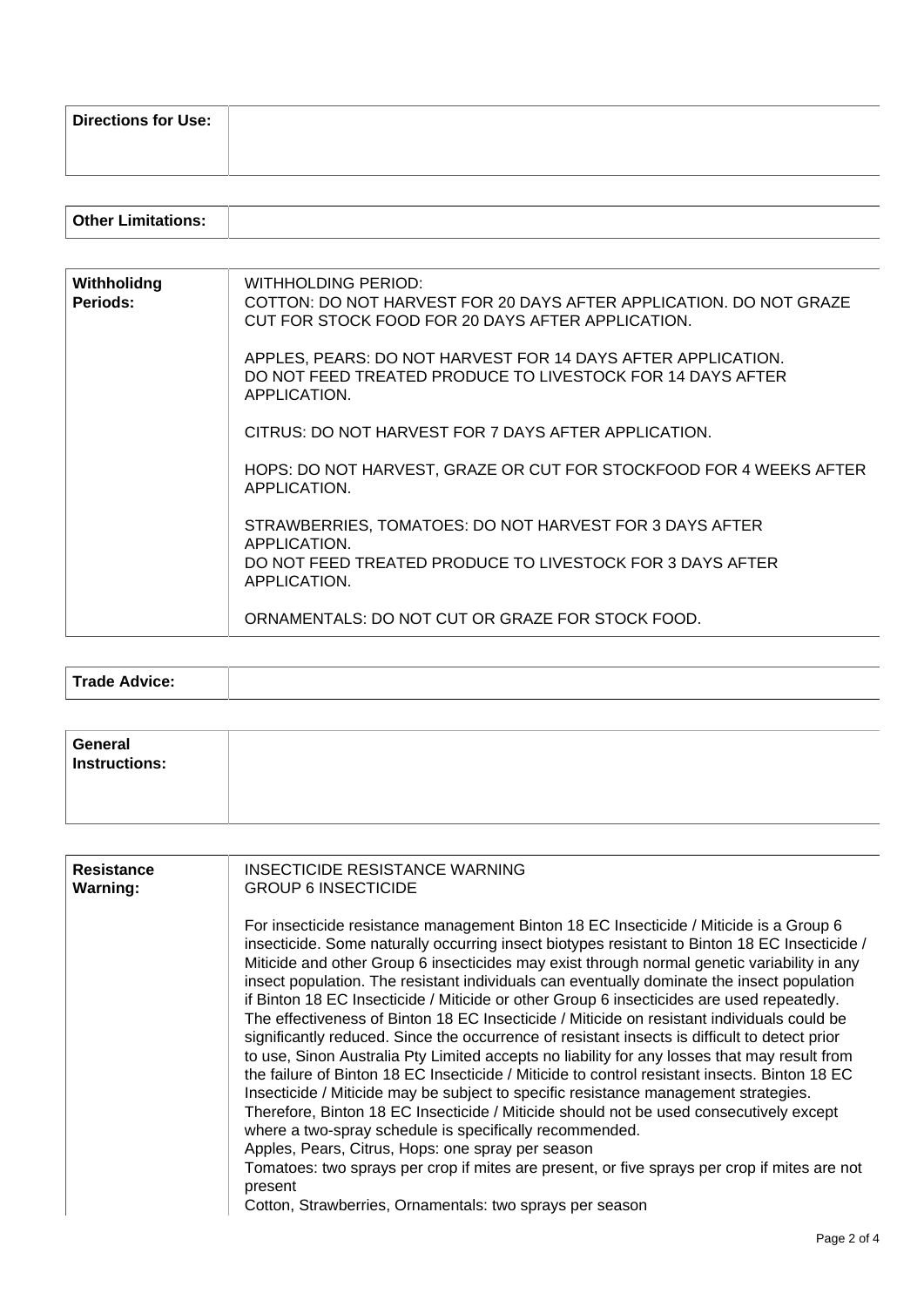| Alternate Binton 18 EC Insecticide / Miticide with approved miticides from other chemical<br>groups. For further information contact your local supplier, Sinon representative or local<br>agricultural department agronomist. |
|--------------------------------------------------------------------------------------------------------------------------------------------------------------------------------------------------------------------------------|
|                                                                                                                                                                                                                                |
|                                                                                                                                                                                                                                |

| <b>Precautions:</b> | <b>PRECAUTION</b><br>RE-ENTRY PERIOD: Under field conditions the spray should be allowed to dry on the<br>foliage before re-entry into treated areas. DO NOT allow entry into treated areas in<br>glasshouses for 24 hours after treatment. When prior entry is necessary, wear cotton<br>overalls buttoned to the neck and wrist and elbow-length PVC gloves. |
|---------------------|----------------------------------------------------------------------------------------------------------------------------------------------------------------------------------------------------------------------------------------------------------------------------------------------------------------------------------------------------------------|
|---------------------|----------------------------------------------------------------------------------------------------------------------------------------------------------------------------------------------------------------------------------------------------------------------------------------------------------------------------------------------------------------|

| <b>Protections:</b> | PROTECTION OF CROPS, NATIVE AND OTHER NON-TARGET PLANTS<br>DO NOT apply under weather conditions, or from spraying equipment, that may cause<br>spray drift onto nearby susceptible plants/crops, cropping lands or pastures.                                                                                                                                                                                                       |
|---------------------|-------------------------------------------------------------------------------------------------------------------------------------------------------------------------------------------------------------------------------------------------------------------------------------------------------------------------------------------------------------------------------------------------------------------------------------|
|                     | PROTECTION OF WILDLIFE, FISH, CRUSTACEANS AND ENVIRONMENT<br>Dangerous to fish and other aquatic organisms. DO NOT contaminate streams, rivers or<br>waterways with the chemical or used containers. Dangerous to bees. DO NOT spray any<br>plants in flower while bees are foraging. Studies indicate that when abamectin comes into<br>contact with soil it readily and tightly binds to the soil and becomes inactive over time. |

| the contents of the Envirodrum have been used, please return the empty Envirodrum to the<br>point of purchase. The Envirodrum remains the property of Sinon Australia Pty Limited. | <b>Storage and</b><br>Disposal: | Store in the closed, original container in a dry, cool, well-ventilated area. DO NOT store<br>for prolonged periods in direct sunlight. DO NOT use this container for any other purpose.<br>Triple rinse containers before disposal. Add rinsings to spray tank. DO NOT dispose of<br>undiluted chemicals on site. If recycling, replace cap and return clean containers to recycler<br>or designated collection point. If not recycling, break, crush, or puncture and deliver empty<br>packaging to an approved waste management facility. If an approved waste management<br>facility is not available bury the empty packaging 500 mm below the surface in a disposal<br>pit specifically marked and set up for this purpose clear of waterways, desirable vegetation<br>and tree roots in compliance with relevant Local, State or Territory government regulations.<br>Do not burn empty containers or product.<br>For refillable containers<br>Empty contents fully into application equipment. Close all valves and return to point of<br>supply for refill or storage.<br>Envirodrum 110L Mini Bulk Returnable Container<br>Store the original sealed Envirodrum in a cool, well ventilated area. DO NOT store for<br>prolonged periods in direct sunlight. DO NOT tamper with the Micro Matic valve or the<br>security seal. DO NOT contaminate the Envirodrum with water or any other foreign matter.<br>After each use of the product please ensure that the Micro Matic coupler, delivery system<br>and hoses are disconnected, triple rinsed with clean water and drained accordingly. When |
|------------------------------------------------------------------------------------------------------------------------------------------------------------------------------------|---------------------------------|-----------------------------------------------------------------------------------------------------------------------------------------------------------------------------------------------------------------------------------------------------------------------------------------------------------------------------------------------------------------------------------------------------------------------------------------------------------------------------------------------------------------------------------------------------------------------------------------------------------------------------------------------------------------------------------------------------------------------------------------------------------------------------------------------------------------------------------------------------------------------------------------------------------------------------------------------------------------------------------------------------------------------------------------------------------------------------------------------------------------------------------------------------------------------------------------------------------------------------------------------------------------------------------------------------------------------------------------------------------------------------------------------------------------------------------------------------------------------------------------------------------------------------------------------------------------------------------------------------------|
|------------------------------------------------------------------------------------------------------------------------------------------------------------------------------------|---------------------------------|-----------------------------------------------------------------------------------------------------------------------------------------------------------------------------------------------------------------------------------------------------------------------------------------------------------------------------------------------------------------------------------------------------------------------------------------------------------------------------------------------------------------------------------------------------------------------------------------------------------------------------------------------------------------------------------------------------------------------------------------------------------------------------------------------------------------------------------------------------------------------------------------------------------------------------------------------------------------------------------------------------------------------------------------------------------------------------------------------------------------------------------------------------------------------------------------------------------------------------------------------------------------------------------------------------------------------------------------------------------------------------------------------------------------------------------------------------------------------------------------------------------------------------------------------------------------------------------------------------------|

| <b>Safety Directions:</b> | Poisonous if absorbed by skin contact or swallowed. Will damage eyes. Will irritate the<br>skin. Avoid contact with eyes and skin. Do not inhale spray mist. When opening the<br>container, preparing spray and using the prepared spray wear cotton overalls buttoned<br>to the neck and wrist and a washable hat, elbow-length pvc gloves and goggles. For<br>space applications wear cotton overalls buttoned to the neck and wrist and a washable<br>hat, elbow-length pvc gloves, goggles and half facepiece respirator with dust cartridge or<br>canister. If product in eyes, wash it out immediately with water. After use and before eating,<br>drinking or smoking, wash hands, arms and face thoroughly with soap and water. After<br>each days use, wash gloves, goggles and respirator and if rubber wash with detergent and |
|---------------------------|-------------------------------------------------------------------------------------------------------------------------------------------------------------------------------------------------------------------------------------------------------------------------------------------------------------------------------------------------------------------------------------------------------------------------------------------------------------------------------------------------------------------------------------------------------------------------------------------------------------------------------------------------------------------------------------------------------------------------------------------------------------------------------------------------------------------------------------------|
|                           | warm water contaminated clothing.                                                                                                                                                                                                                                                                                                                                                                                                                                                                                                                                                                                                                                                                                                                                                                                                         |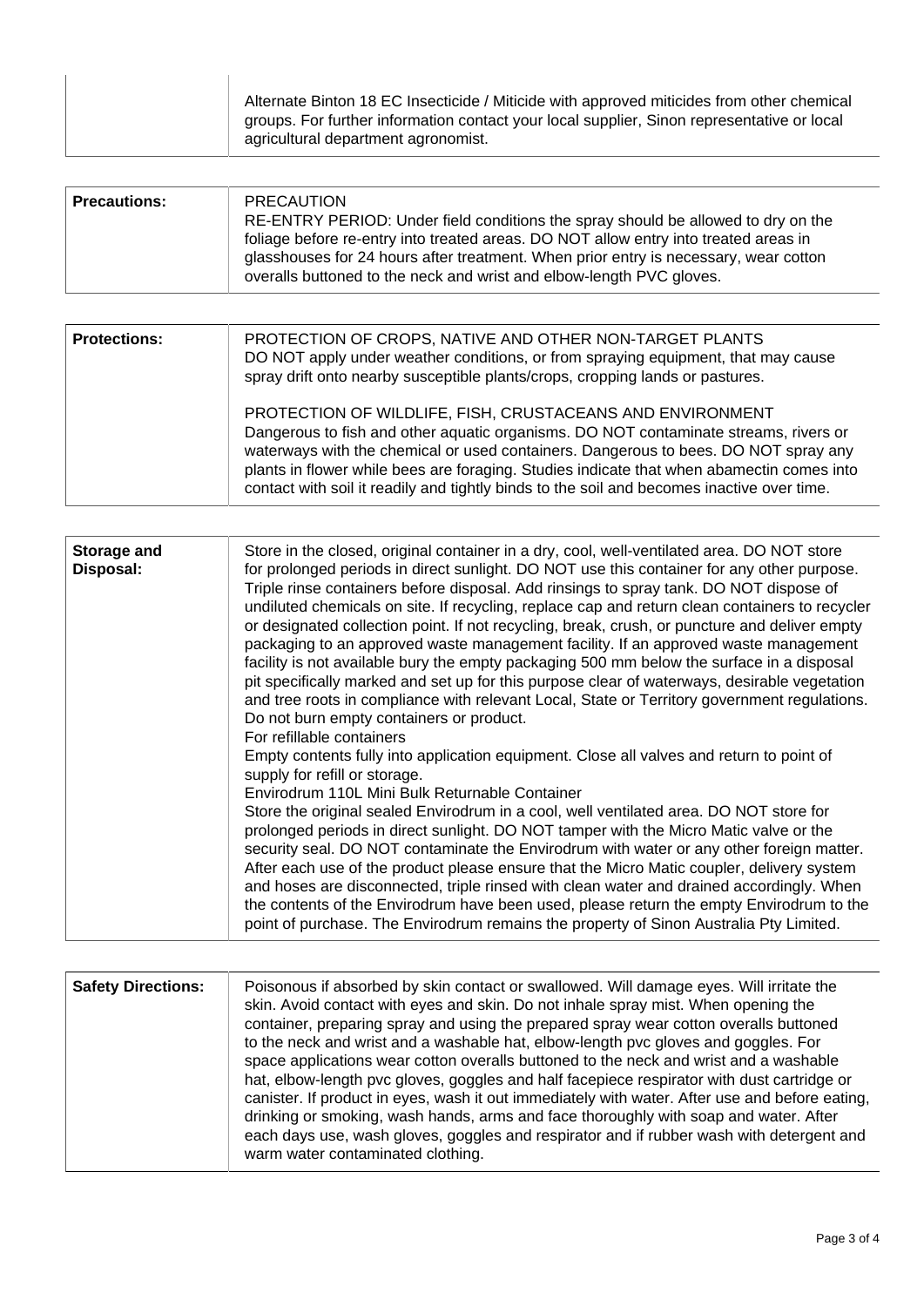| <b>First Aid</b> | If poisoning occurs, contact a doctor or Poisons Information Centre. Phone Australia                                                                                                                                                            |
|------------------|-------------------------------------------------------------------------------------------------------------------------------------------------------------------------------------------------------------------------------------------------|
| Instructions:    | 131126. If swallowed, DO NOT induce vomiting. Give a glass of water. If skin contact<br>occurs, remove contaminated clothing and wash skin thoroughly. If in eyes hold eyes open,<br>flood with water for at least 15 minutes and see a doctor. |

| <b>First Aid Warnings:</b> |  |
|----------------------------|--|
|                            |  |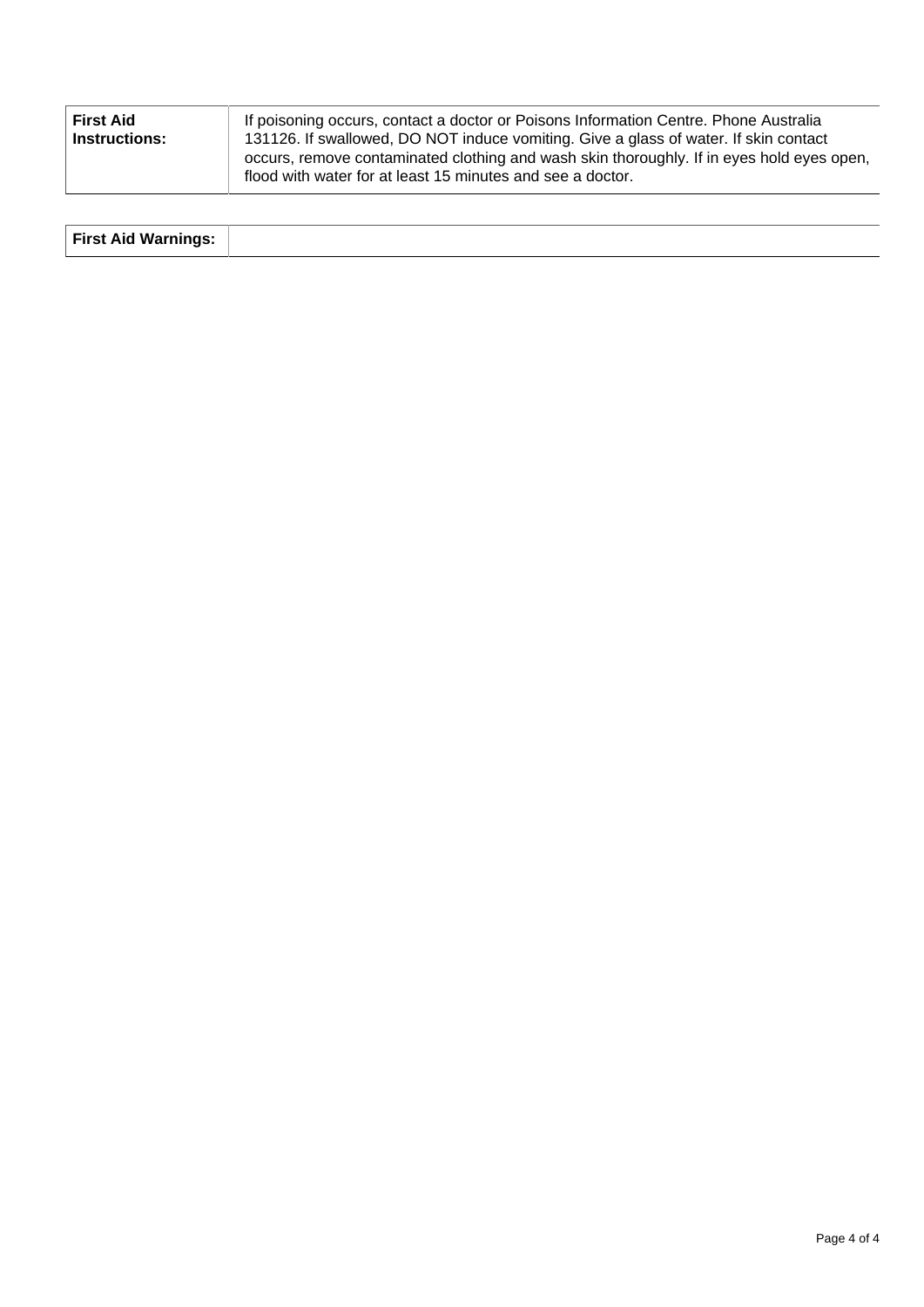| <b>SITUATION</b> | <b>PEST</b>                                                                                          | <b>RATE</b>                                                                                  | <b>WITHHOLDING</b><br><b>PERIOD</b>                    | <b>CRITICAL COMMENTS</b>                                                                                                                                                                                                                                                                                                                                                                                                                                                                                                                                                                                                                                                                                                                                                                                                                                                                                                                                                                                                                                                                                                                                                                                                                                                                                                                                                                                                                                                                                                  |
|------------------|------------------------------------------------------------------------------------------------------|----------------------------------------------------------------------------------------------|--------------------------------------------------------|---------------------------------------------------------------------------------------------------------------------------------------------------------------------------------------------------------------------------------------------------------------------------------------------------------------------------------------------------------------------------------------------------------------------------------------------------------------------------------------------------------------------------------------------------------------------------------------------------------------------------------------------------------------------------------------------------------------------------------------------------------------------------------------------------------------------------------------------------------------------------------------------------------------------------------------------------------------------------------------------------------------------------------------------------------------------------------------------------------------------------------------------------------------------------------------------------------------------------------------------------------------------------------------------------------------------------------------------------------------------------------------------------------------------------------------------------------------------------------------------------------------------------|
| Cotton           | Two Spotted Mite<br>(Tetranychus<br>urticae),<br>Carmine mite<br>(Tetranychus<br>cinnabarinus)       | 300mL/ha                                                                                     | 20 days<br>(harvest)<br>20 days<br>(livestock/grazing) | Do NOT make more than two applications to<br>cotton per season, regardless of pest being<br>controlled. Apply by ground spraying<br>equipment or fixed wing aircraft in a minimum<br>volume of 20L/ha. Good coverage is<br>essential. Monitor crops regularly and apply<br>as soon as the threshold mite number for<br>your area has been reached. Best results will<br>be obtained when applied to low mite<br>populations. Applications to high populations<br>may not give satisfactory control. Under<br>these conditions a second miticide<br>application 7-10 days later may be needed.<br>Do not use more than twice in one season for<br>mite control. Refer to notes on resistance<br>under general instructions section of this<br>leaflet.                                                                                                                                                                                                                                                                                                                                                                                                                                                                                                                                                                                                                                                                                                                                                                     |
|                  | Native budworm<br>(Helicoverpa<br>punctigera)                                                        | 300mL/ha<br><b>OR</b><br>600mL/ha                                                            |                                                        | Use only when Lepton test kit results indicate<br>no greater than 10% Helicoverpa armigera<br>are present. Use the higher rate alone or the<br>lower rate with a suitable mixing partner.<br>Applications should be targeted at brown<br>eggs and newly emerged larvae (neonates).<br>Mixed size larval populations should be<br>avoided. Do not use more than twice in one<br>season for native budworm control. Do NOT<br>make more than two applications to cotton<br>per season, regardless of pest being<br>controlled.                                                                                                                                                                                                                                                                                                                                                                                                                                                                                                                                                                                                                                                                                                                                                                                                                                                                                                                                                                                              |
| Apples,<br>Pears | <b>Two Spotted Mite</b><br>(Tetranychus<br>urticae),<br>European Red<br>Mite<br>(Panonychus<br>ulmi) | 750 mL/ha<br>plus 5 L/ha<br>summer oil<br>(See General<br>Instructions for<br>mixing rates.) | 14 days<br>(harvest)<br>14 days<br>(livestock/grazing) | Apply as dilute or concentrated sprays but in<br>no less than 1000L/ha. Good coverage is<br>essential. Use a high quality summer<br>spraying oil and follow label instructions. For<br>best results apply soon after mite numbers<br>have reached the threshold for your area.<br>Generally Binton 18 EC Insecticide / Miticide<br>takes about 7 days to reach maximum mite<br>control. Binton 18 EC Insecticide / Miticide<br>will control moderate to high mite populations<br>but, in the absence of predatory mites (see<br>integrated Pest Management below), re-<br>treatment with another miticide may be<br>necessary. If re-treatment is required, use an<br>approved miticide from a different chemical<br>group. Refer to notes on resistance and crop<br>safety under General Instructions section of<br>this leaflet.<br>Integrated Pest Control: The effects of<br>Binton 18 EC Insecticide / Miticide parasitic<br>wasps and other beneficial insects in<br>Australian orchards are not fully known.<br>Studies have shown that after application of<br>Binton 18 EC Insecticide / Miticide, predatory<br>mite populations may not increase for a<br>number of weeks, due to a lack of suitable<br>pest mite prey. Predatory mite numbers will<br>increase with any increase in pest mite<br>numbers allowing the continuation of<br>biological mite control. D0 NOT use in IPM<br>programs unless the pest mite threshold has<br>been reached and predators are unlikely to<br>achieve effective control. |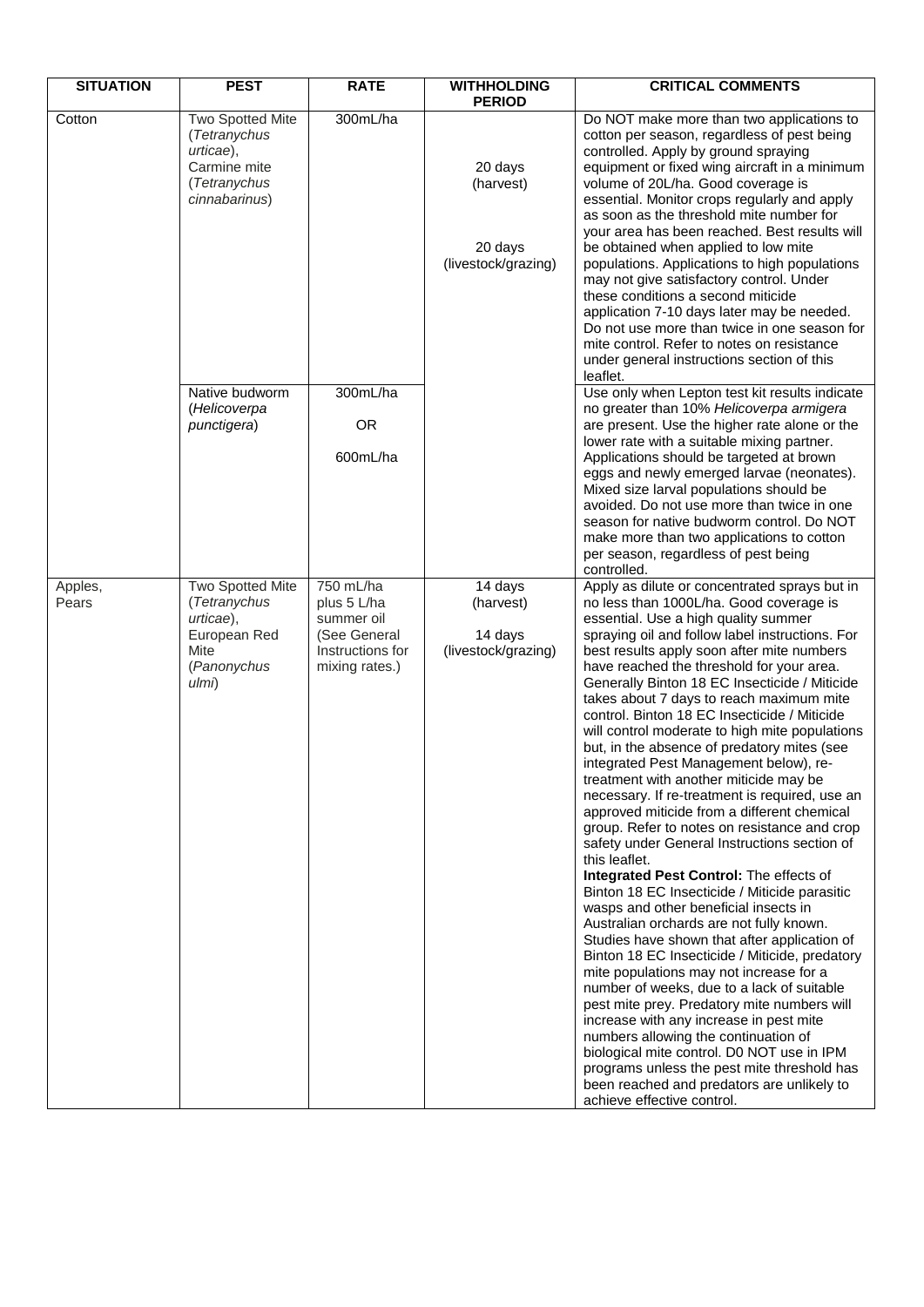| <b>DIRECTION FOR USE - Continued</b> |                                                                                                                                                                        |                                                                                                                                        |                                                          |                                                                                                                                                                                                                                                                                                                                                                                                                                                                                                                                                                                                                                                                                                                                          |  |
|--------------------------------------|------------------------------------------------------------------------------------------------------------------------------------------------------------------------|----------------------------------------------------------------------------------------------------------------------------------------|----------------------------------------------------------|------------------------------------------------------------------------------------------------------------------------------------------------------------------------------------------------------------------------------------------------------------------------------------------------------------------------------------------------------------------------------------------------------------------------------------------------------------------------------------------------------------------------------------------------------------------------------------------------------------------------------------------------------------------------------------------------------------------------------------------|--|
| <b>SITUATION</b>                     | <b>PEST</b>                                                                                                                                                            | <b>RATE</b>                                                                                                                            | <b>WITHHOLD-</b><br><b>ING PERIOD</b>                    | <b>CRITICAL COMMENTS</b>                                                                                                                                                                                                                                                                                                                                                                                                                                                                                                                                                                                                                                                                                                                 |  |
| Citrus                               | <b>Brown Citrus Rust Mite</b><br>(Tegolophus australis),<br><b>Citrus Rust Mite</b><br>(Phyllocoptera oleivora),<br><b>Broad Mite</b><br>(Polyhagotarsonemus<br>latus) | 12 25mL/100L<br>plus<br>250mL/100mL<br>summer oil                                                                                      | 7 days<br>(harvest)                                      | Apply as pest pressure indicates as a<br>dilute spray in 3000 to 6000 L or<br>water/ha. Use the higher rate under<br>conditions of high pest pressure.<br>Make no more than one application per<br>season.                                                                                                                                                                                                                                                                                                                                                                                                                                                                                                                               |  |
| Hops                                 | Two Spotted Mite<br>(Tetranychus urticae)                                                                                                                              | 1.0 L/ha                                                                                                                               | 4 weeks<br>(harvest/grazing/<br>cut for<br>stockfood)    | Apply as pest pressure indicates) as a<br>dilute spray in 1000 to 2000 L<br>Water/ha, depending on crop size.<br>Make no more than one application per<br>season.                                                                                                                                                                                                                                                                                                                                                                                                                                                                                                                                                                        |  |
| Tomatoes -<br>trellised or<br>staked | Two Spotted Mite<br>(Tetranychus urticae)<br><b>Tomato Russet Mite</b><br>(Aculops lycopersici)                                                                        | High volume<br>spraying:<br>$300 - 450mL/ha$<br>Binton 18 EC<br>Insecticide /<br>Miticide using<br>concentrations of<br>60 - 90mL/100L | 3 days<br>(harvest)<br>3 days<br>(livestock/grazin<br>g) | Wet foliage to near the point of run-off.<br>Thorough coverage and penetration into<br>bushes is essential.<br>Preferably apply before the build-up of<br>mite numbers.<br>If mite numbers exceed 5-6 mites per<br>compound leaf, use the higher rate. Re-<br>apply as pest numbers indicate.<br>Allow at least 28 days between<br>applications with<br>Binton 18 EC Insecticide / Miticide and do<br>not use more than two Binton 18 EC<br>Insecticide / Miticide sprays per crop.<br>Refer to notes on resistance under<br>General<br>Instructions section of this leaflet.<br>Apply as for Two Spotted Mite. The lower<br>rate will control Tomato Russet Mite not<br>apparent at spraying.<br>Use the higher rate when Tomato Russet |  |
|                                      | Tobacco Leafminer<br>(Potato moth)<br>(Phthorimaea<br>operculella)                                                                                                     | High volume<br>spraying:<br>600mL/ha<br>using<br>concentrations of<br>120mL/100L                                                       |                                                          | Mite is present at spraying or is the main<br>pest.<br>Wet foliage to near the point of run off.<br>Thorough<br>coverage and penetration into bushes is<br>essential. Apply on the first sign of pests.<br>Re-apply as pest numbers<br>indicate or every 7-10 days with a<br>maximum of 5<br>applications to the crop. If mites are also<br>a problem<br>DO NOT use more than two Binton 18<br>EC Insecticide / Miticide sprays per crop.<br>Refer to notes on Resistance under<br>General Instructions section of this label.<br>NB. Other IPM strategies to reduce<br>leafminer populations should be<br>employed.                                                                                                                     |  |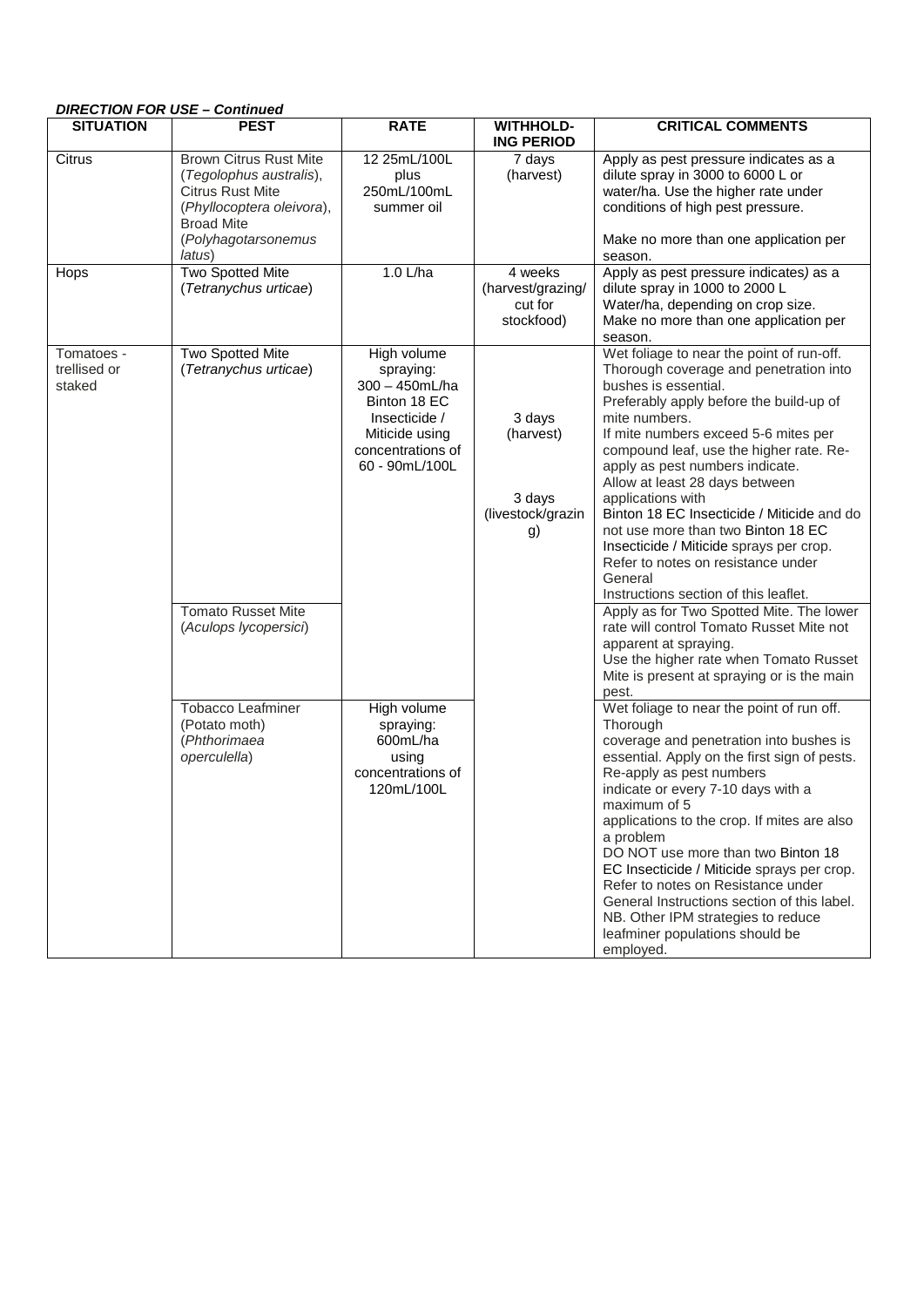| Tomatoes -          | Two Spotted Mite          | 300 - 450mL/ha   | 3 days           | Apply in sufficient volume to obtain even                                                   |
|---------------------|---------------------------|------------------|------------------|---------------------------------------------------------------------------------------------|
| Field grown         | (Tetranychus urticae)     |                  | (harvest)        | coverage and penetration of plants. Use                                                     |
| (not trellised)     |                           |                  |                  | droppers to direct spray onto plants and                                                    |
|                     |                           |                  |                  | away from the inter-row. Preferably apply                                                   |
|                     |                           |                  |                  | before the build-up of mite numbers. If mite                                                |
|                     |                           |                  | 3 days           | numbers exceed 5 mites per compound leaf,                                                   |
|                     |                           |                  | (livestock/      | use the higher rate. Re-apply as pest                                                       |
|                     |                           |                  | grazing)         | numbers indicate. Allow at least 28 days                                                    |
|                     |                           |                  |                  | between                                                                                     |
|                     |                           |                  |                  | applications with Binton 18 EC Insecticide /                                                |
|                     |                           |                  |                  | Miticide and DO NOT use more than two                                                       |
|                     |                           |                  |                  | Binton 18 EC Insecticide / Miticide sprays per                                              |
|                     |                           |                  |                  | crop. Refer to notes on Resistance under                                                    |
|                     |                           |                  |                  | General Instructions section of this leaflet.                                               |
|                     | <b>Tomato Russet Mite</b> |                  |                  | Apply as for Two Spotted Mite. The lower                                                    |
|                     | (Aculops lycopersici)     |                  |                  | rate will control Tomato Russet Mite not                                                    |
|                     |                           |                  |                  | apparent at spraying. Use the higher rate                                                   |
|                     |                           |                  |                  | when Tomato Russet Mite is present at                                                       |
|                     |                           |                  |                  | spraying or is the main pest.                                                               |
|                     | <b>Tobacco Leafminer</b>  | 600mL/ha         |                  | Apply in sufficient volume to obtain even                                                   |
|                     | (Potato moth)             |                  |                  | coverage and penetration of plants. Use                                                     |
|                     | (Phthorimaea              |                  |                  | droppers to direct spray onto plants away                                                   |
|                     | operculella)              |                  |                  | from the inter-row. Apply on the first sign of                                              |
|                     |                           |                  |                  | pests. Re-apply as pest numbers indicate or                                                 |
|                     |                           |                  |                  | every 7-10 days with a maximum of 5                                                         |
|                     |                           |                  |                  | applications to the crop. If mites are also a                                               |
|                     |                           |                  |                  | problem DO NOT use more than two Binton                                                     |
|                     |                           |                  |                  | 18 EC Insecticide / Miticide sprays per crop.<br>Refer to notes on Resistance under General |
|                     |                           |                  |                  | Instructions section of this label. NB. Other                                               |
|                     |                           |                  |                  | IPM strategies to reduce leafminer                                                          |
|                     |                           |                  |                  | populations should be employed.                                                             |
| <b>Strawberries</b> | <b>Two Spotted Mite</b>   | 100 mL/100 L     | 3 days           | Spray to wet foliage to near the point of run-                                              |
|                     | (Tetranychus urticae)     | If spray volume  | (harvest)        | off.                                                                                        |
|                     |                           | is less than     |                  | Thorough coverage and penetration into                                                      |
|                     |                           | 600 L/ha, use a  |                  | plants is essential. Preferably apply on first                                              |
|                     |                           | minimum of       |                  | appearance of mites. When applied early,                                                    |
|                     |                           | 600 mL           | 3 days           | one application may be sufficient to give                                                   |
|                     |                           | Binton 18 EC     | (livestock/grazi | effective control however, if mite numbers                                                  |
|                     |                           | Insecticide /    | ng)              | exceed 3 - 5 mites per leaflet, apply two                                                   |
|                     |                           | Miticide per ha. |                  | applications spaced 7-10 days apart. Re-                                                    |
|                     |                           | Do not exceed    |                  | apply as pest numbers indicate to a                                                         |
|                     |                           | 1200 mL/ha       |                  | maximum of two sprays of Binton 18 EC                                                       |
|                     |                           | Binton 18 EC     |                  | Insecticide / Miticide per season. If                                                       |
|                     |                           | Insecticide /    |                  | retreatment is required after 2 consecutive                                                 |
|                     |                           | Miticide per     |                  | sprays with Binton 18 EC Insecticide /                                                      |
|                     |                           | Application.     |                  | Miticide, use an approved miticide from a                                                   |
|                     |                           |                  |                  | different chemical group. Refer to notes on                                                 |
|                     |                           |                  |                  | Resistance under                                                                            |
|                     |                           |                  |                  | General Instruction section of this leaflet.                                                |
|                     |                           |                  |                  | Integrated Pest Control: see comments in                                                    |
|                     |                           |                  |                  | the Apple and Pear Section.                                                                 |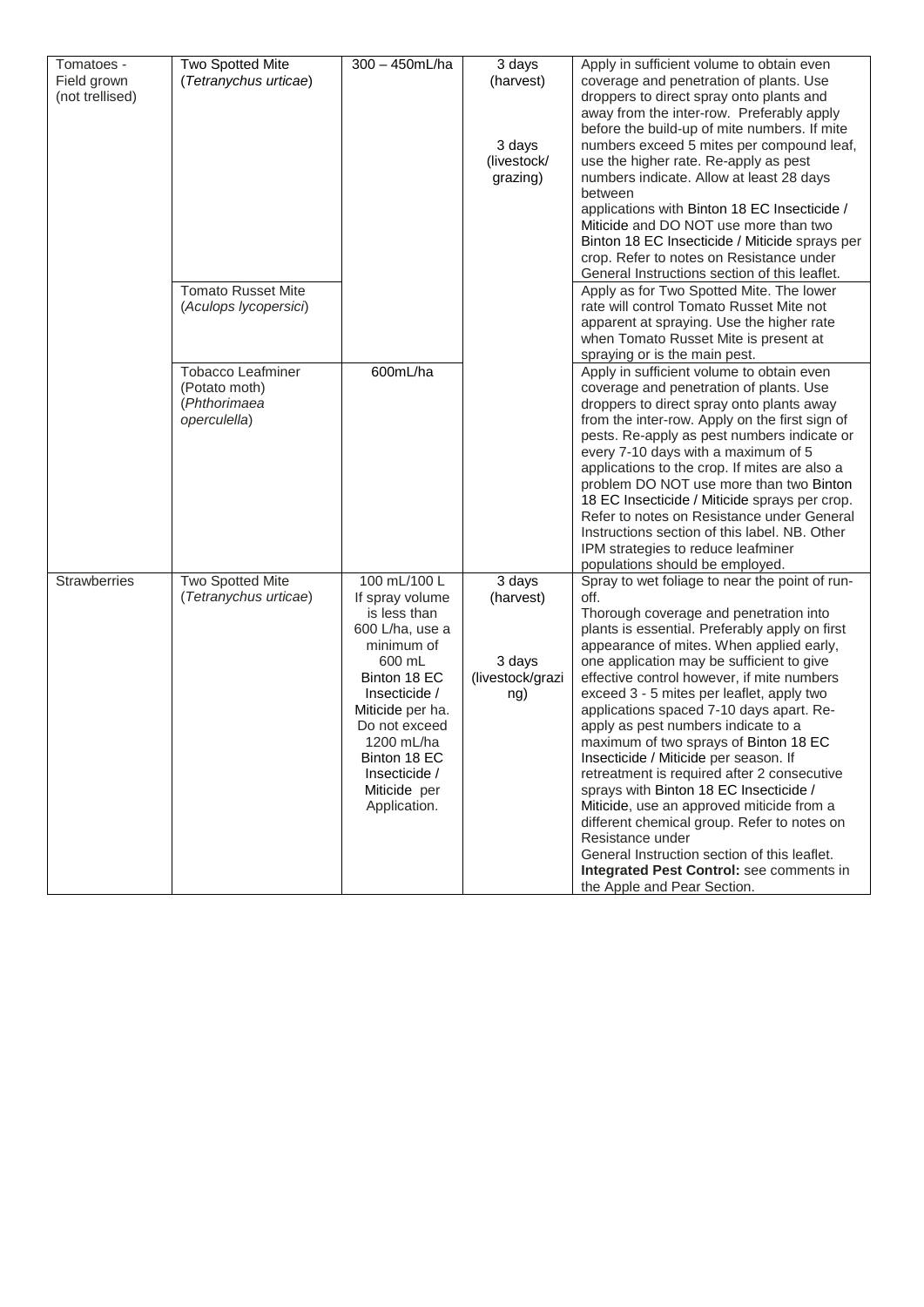| Ornamentals    | <b>Two Spotted Mite</b> | 50 mL/100 L   |              | Spray to wet foliage to near the point    |
|----------------|-------------------------|---------------|--------------|-------------------------------------------|
| including      | (Tetranychus urticae)   | to a maximum  |              | of runoff using at least 2,000 litres per |
| Roses,         |                         | of $1.5 L$    | DO NOT cut   | hectare (100 litres per 500 square        |
| Chrysanthem-   |                         | Binton 18 EC  | or graze for | metres). Thorough coverage and            |
| ums,           |                         | Insecticide / | stock food   | penetration into plants is essential.     |
| Carnations and |                         | Miticide      |              | Preferably apply on first appearance of   |
| indoor foliage |                         | per           |              | mites. If applied when pest numbers       |
| plants         |                         | application.  |              | are low to moderate, one application      |
|                |                         |               |              | will be sufficient to give effective      |
|                |                         |               |              | control. However, if mites are            |
|                |                         |               |              | numerous, apply two applications          |
|                |                         |               |              | spaced 7-10 days apart. Re-apply as       |
|                |                         |               |              | pest numbers indicate to a maximum        |
|                |                         |               |              | of two sprays with Binton 18 EC           |
|                |                         |               |              | Insecticide / Miticide per season. Ferns  |
|                |                         |               |              | and Shasta Daisies may be affected by     |
|                |                         |               |              | Binton 18 EC Insecticide / Miticide, so   |
|                |                         |               |              | the product should not be used on         |
|                |                         |               |              | them. For ornamentals not listed on       |
|                |                         |               |              | the leaflet, small test applications to   |
|                |                         |               |              | assess for unexpected phytotoxicity       |
|                |                         |               |              | should be made before spraying the        |
|                |                         |               |              | whole crop. DO NOT use more than          |
|                |                         |               |              | two times per season. Refer to notes      |
|                |                         |               |              | on Resistance under General               |
|                |                         |               |              | Instructions section of this leaflet.     |

**NOT TO BE USED FOR ANY PURPOSE, OR IN ANY MANNER, CONTRARY TO THIS LABEL UNLESS AUTHORISED UNDER APPROPRIATE LEGISLATION.**